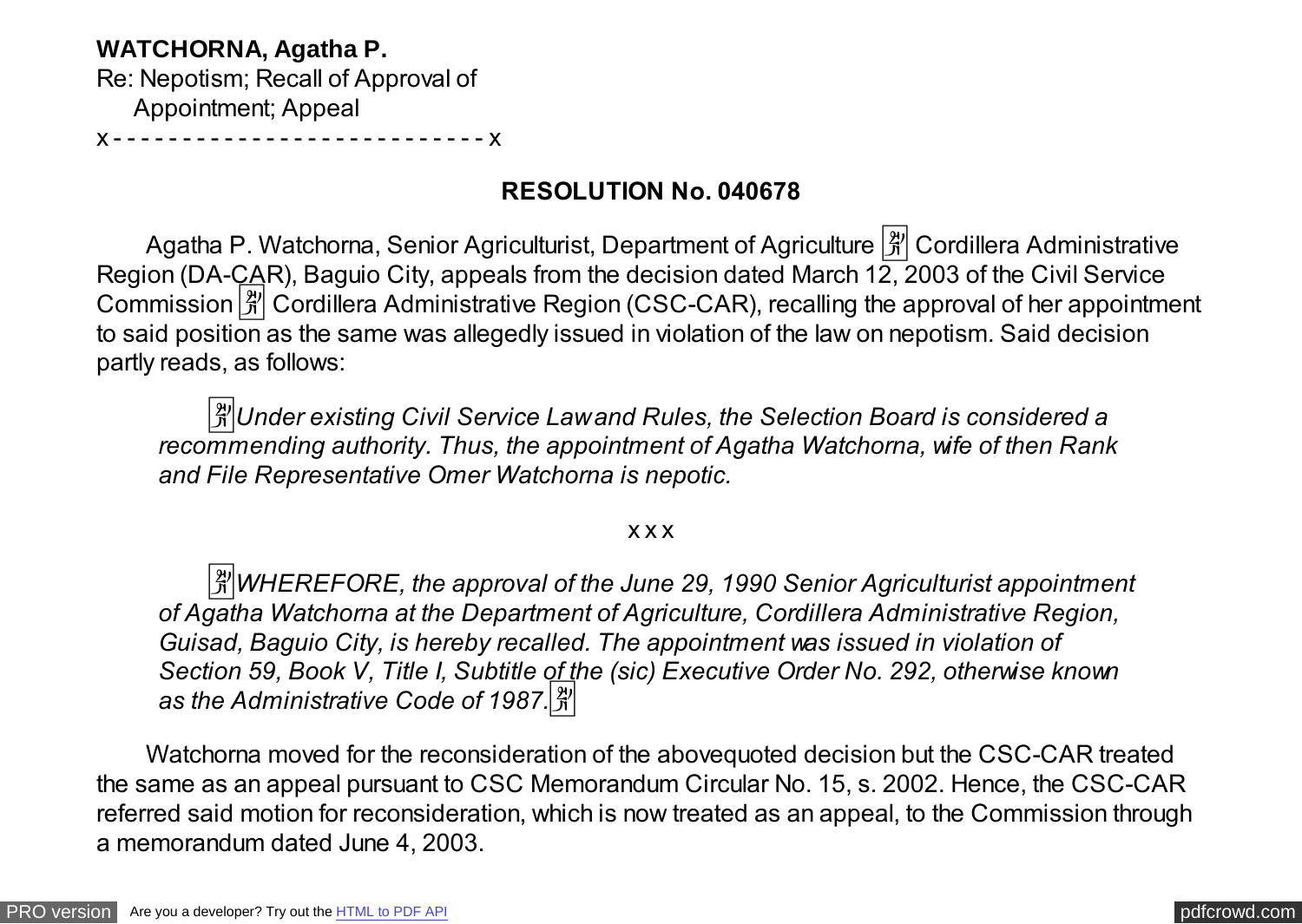In her appeal, Watchorna prays that the aforequoted decision be set aside or be  $\frac{\alpha}{\beta}$  held in abeyance until the case of alleged nepotism against defendant  $\frac{29}{41}$ s husband is resolved with finality.  $\frac{29}{41}$ In support thereof, Watchorna argues, as follows:

�*The decision is void. It violates defendant*�*s (sic) constitutional right of (sic) due process as she was never given the opportunity to be heard.* 

�*The decision is based on an anonymous complaint against petitioner*�*s husband by a non-existent, fictitious Jean Picart whose complaint was previously dismissed by the Honorable Commission in its Decision CAR No. 02126 DC dated December 10, 2002,*  $\frac{129}{13}$ 

�*The alleged* �*nepotic*� *act being leveled against defendant*�*s husband has actually no legal basis. It is an erroneous interpretation and application of the law. It is based on CSC Res. 001306, June 01, 2000, which declared that the Promotional (sic) and Selection Board is considered a recommending authority, making the acts of the members of the Board nepotic when it relates to a relative within the third degree of consanguinity. This rule cannot be made retroactive to an act done in 1990. To do so would inflict injustice to innocent people. (underscoring is appellant*�*s)* 

 $\frac{3}{2}$ *From all indications, this twin move to demote defendant and remove her husband is the malicious machinations of some disgruntled individuals who have an axe to grind against the couple. For one thing, the alleged* �*nepotic*� *act took place some thirteen (13) years ago. This issue is now being dug up by some individuals who resent the fact that Mr. Omer Watchorna has just been promoted to (sic) Administrative Officer V. The Honorable Commission should not allow itself to be used for such malicious purposes specially as the issue is just a rehash of an already dismissed complaint by a fictitious Jean Picart.*�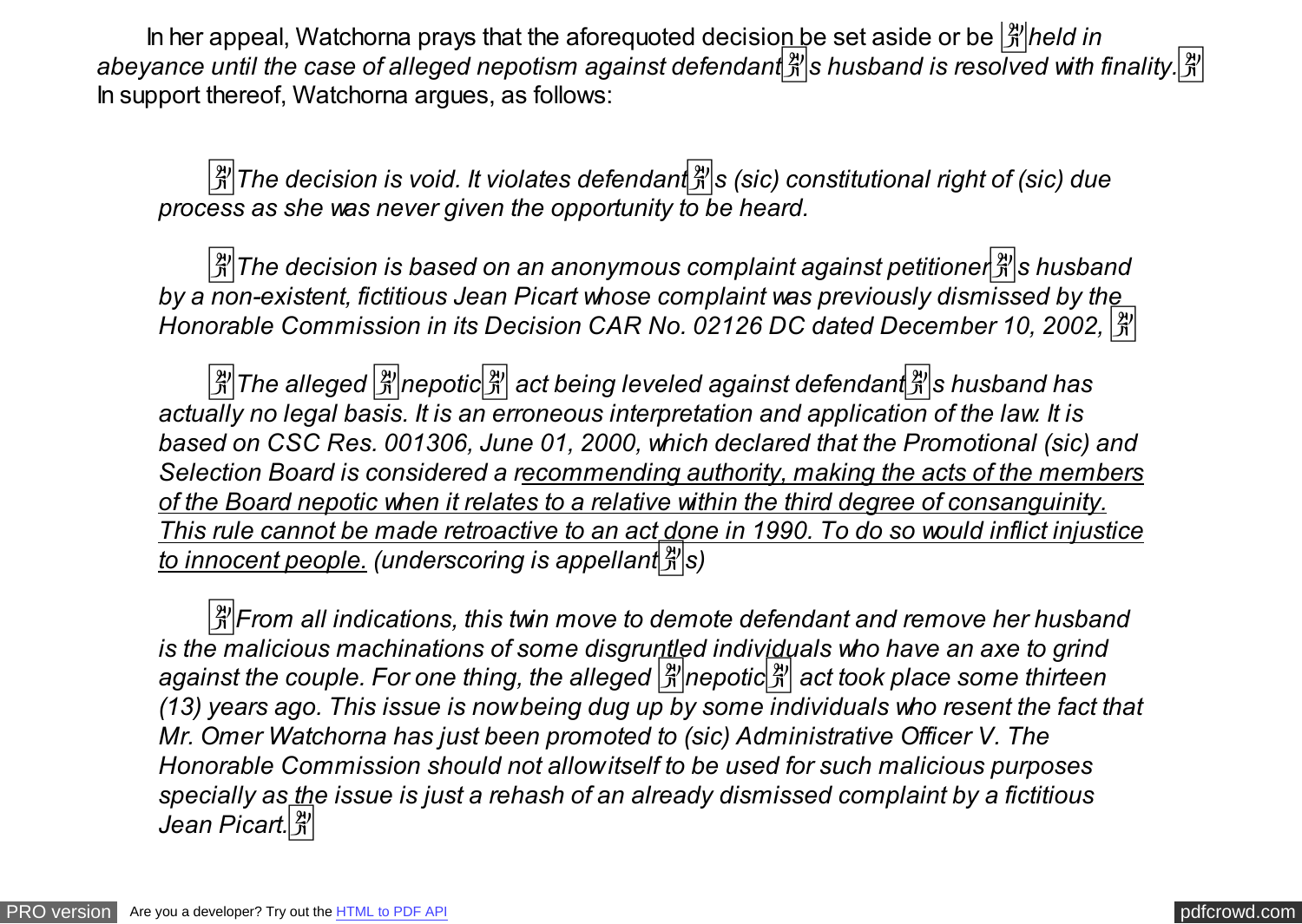Thereafter, Watchorna submitted a  $\frac{3}{4}$  Manifestation  $\frac{3}{4}$  dated May 12, 2003, imploring that the Answer filed by her husband, Omer G. Watchorna, to the formal charge issued against him by the CSC-CAR for Nepotism be considered an integral part of her appeal, the material portions of which read, as follows:

�*Art. 4 of the Civil Code provides that* �*laws shall have no retroactive effect, unless the contrary is provided.* �*While Art. 21 of the revised (sic) Penal Code provides that* �*no felony shall be punishable by any penalty prescribed by law prior to its commission.*�

 $\frac{|\mathfrak{X}|}{|\mathfrak{X}|}$  it is thus clear that laws and, by analogy, administrative or executive regulations, *operate prospectively, not retroactively. The only exception is when it is expressly provided otherwise, and when such retroactive application is beneficial to the accused or defendant as the case may be. This is so because of the constitutional right to due process*�

 $\frac{3}{2}$ ln 1990 the members and the Chairman of the Selection Board had (sic) absolutely *no inkling that they constitute a recommending authority. Had they known that, they would have asked Omer Watchorna to inhibit himself, or he would have voluntarily inhibited himself, from participating in the screening process. And they could not possibly have known that they are supposed to be a recommending authority since CSC Res. 001306 came out and took effect only after June 2000.* 

�*The Board acted in good faith. At the time, i.e. June 1, 1990, the law was vague as to what entities are considered recommending authorities. People at that time could only have been guided by the common sense difference between certification and recommendation as pointed in the latter part of this argument.* 

�*In the case at bar, the Selection Board simply screened all the applicants to determine who among them meet (sic) the required minimum qualification standards of the position of Senior Agriculturist*�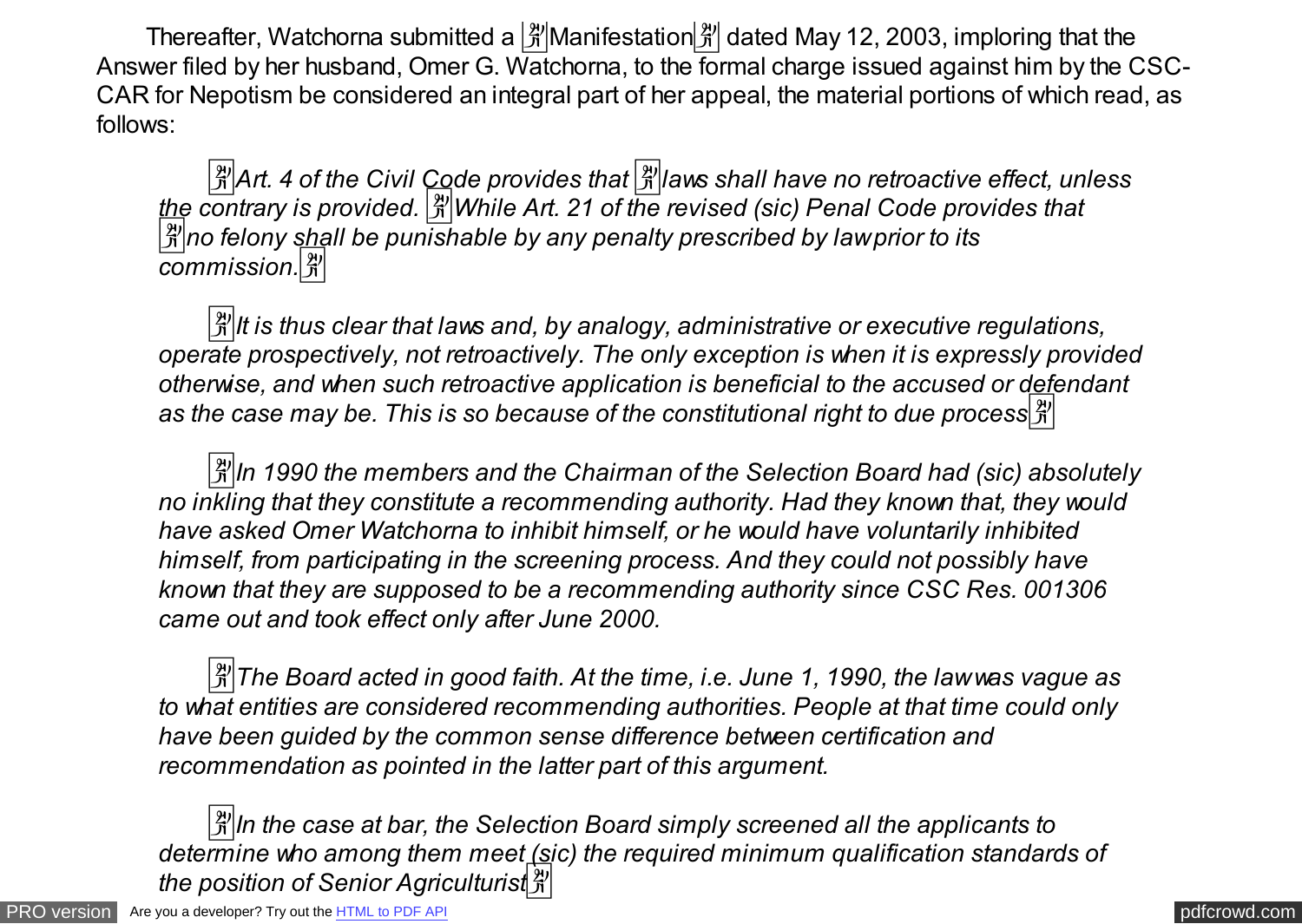�*Six of the applicants were included in the certification, including the wife (Agatha Watchorna) of the defendant. The Board did not single out any of the applicants in its certification.* 

 $\frac{|\mathfrak{X}|}{|\mathfrak{X}|}$ In the set-up of CA-CARFU at that time, it is the Assistant Regional Director for *Administration who is the recommending authority while the appointing authority was the Regional Director.* 

#### *x x x*

 $\frac{|\mathfrak{X}|}{|\mathfrak{X}|}$  *if the Selection Board is to be considered a recommending authority, then in the case at bar, all the members thereof should be guilty of nepotism on the ground of conspiracy where the act of one is the act of all. Surely all the members of the Board knew that Omer Watchorna and Agatha Watchorna are husband and wife.* 

�*Another point has to do with the concept and definition of the words recommend and certify. As provided in the World Book Dictionary, Copyright* � *1987, recommend is to speak in favor of; to suggest favorably; as in* �*The teacher recommended him for the* job. $\frac{|\mathfrak{X}|}{|\mathfrak{X}|}$  On the other hand, the same Dictionary states that certify is to declare (something) *true or correct by an official spoken, written or printed statement, as in*  $\frac{\alpha}{\beta}$ his diploma *certifies that you have completed high school.*�

 $\frac{24}{31}$  *From the above, the concept of recommend involves the exercise of judgment and discretion, while certify hardly involves discretion and judgment. In the case at bar, what the Selection Board did was to certify, i.e. to declare true and correct, that on the basis of*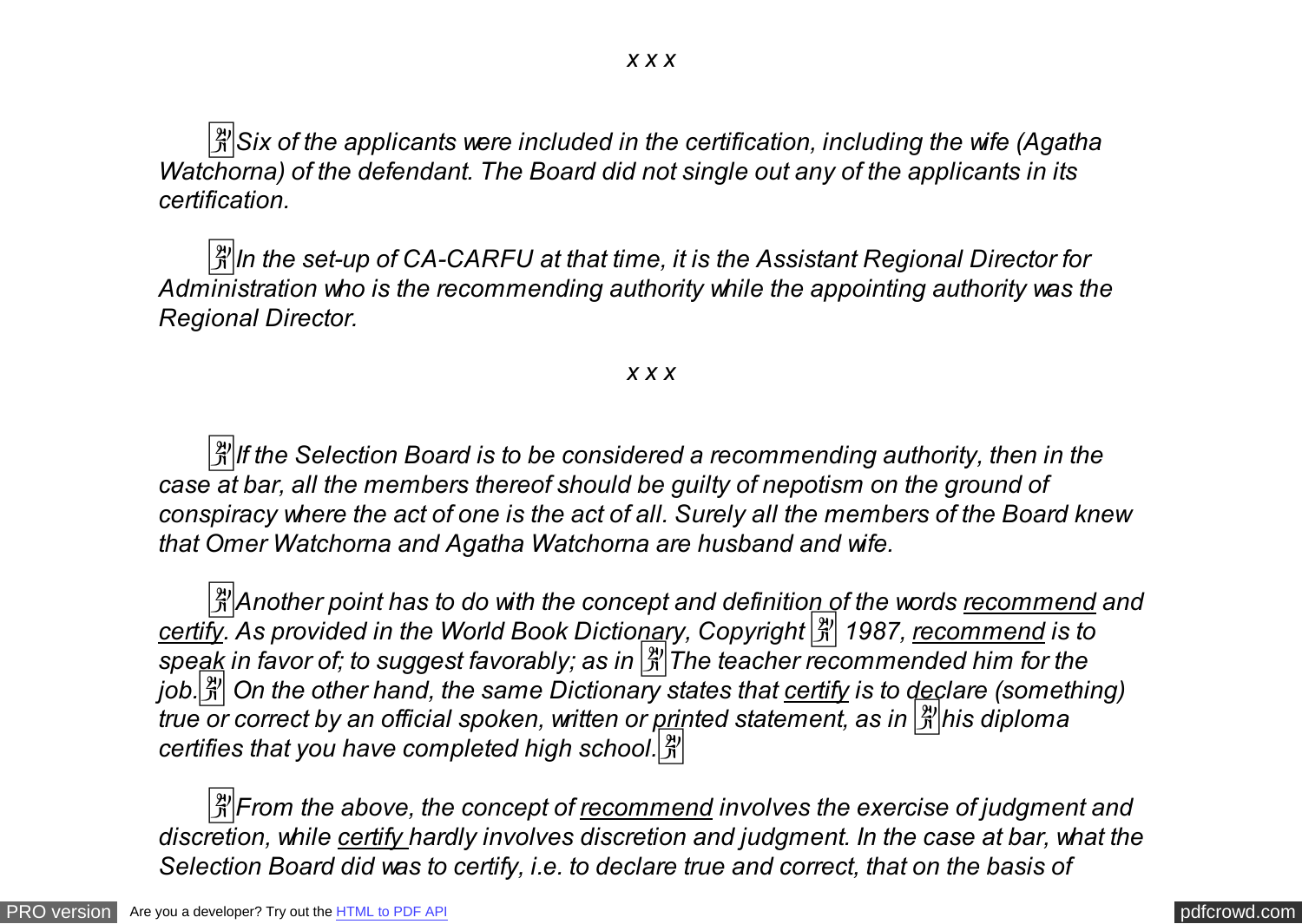*existing records, six of the applicants, including the wife (Agatha Watchorna) of the respondent, meet the*  $\frac{2}{3}$  required minimum qualification standards for the position.  $\frac{2}{3}$ 

 The CSC-CAR submitted its comment to the appeal of Watchorna, the pertinent portions of which read, as follows:

�*The CSC-CAR*�*s approval of the appointment of Agatha Watchorna as Senior Agriculturist was recalled in accordance with CSC rules. It is not drastic nor premature. The disciplinary case against her husband is not a prejudicial question. It is a totally different matter and alien to the recall of the appointment.* 

 $\frac{|\mathfrak{X}|}{|\mathcal{X}|}$ There is no violation of the constitutional right of Agatha Watchorna to due process. *She is not a party to the matter. The only parties involved are the CSC-CAR and the Regional Director of the DA-CAR who issued the appointment. The initial approval of the appointment was recalled not on the basis of CSC Resolution No. 001306 but on a standing policy against nepotism as above discussed. Hence, the appointment is now disapproved.* 

�*Although, the appointment was initially approved thirteen years ago, prescription does not lie against the government. The CSC is included in the government. Hence, it may take action on the matter despite the passage of time.* 

*x x x*

�*WHEREFORE, it is prayed that the instant appeal/motion for reconsideration be denied. There is no reversible error committed by the CSC-CAR in its Decision No. CAR-03-067NDC. Agatha Watchorna is not the proper party to file an appeal or motion for reconsideration, hence the appeal should not be given due course.* $\frac{29}{21}$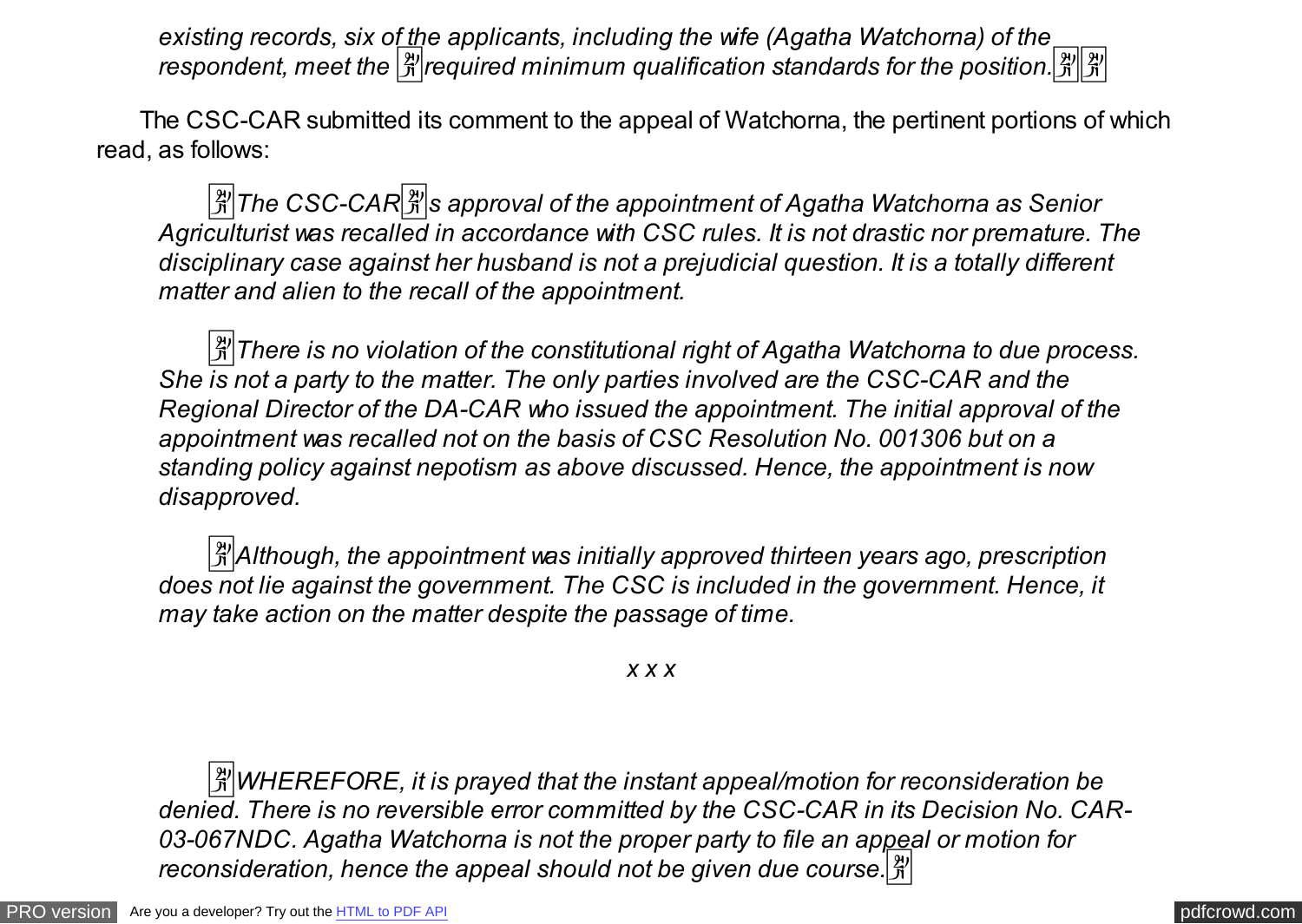As borne out by the records, the facts of the present case may be summarized, as follows:

 On April 3, 1989, Agatha P. Watchorna was appointed as Agricultural Development Specialist, DA-DAR, under permanent status. Said appointment was approved by the CSC-CAR as such on August 3, 1989. In her appointment paper, it is clearly stated therein that Watchorna was recommended by Antonio C. Balneg, then the Assistant Regional Director for Administration of the DA-CAR.

 On June 29, 1990, Agatha P. Watchorna was issued a promotional appointment as Senior Agriculturist also under permanent status. A keen examination of her appointment does not show any name or signature of her husband, Omer G. Watchorna. In the Comparative Assessment Form, however, which was accomplished by the members of the DA-CAR Selection Board, appears a certification that reads, as follows:

 $\frac{24}{31}$ *This is to certify that the above listed personnel were thoroughly screened by the Selection Board on June 1, 1990 and were qualified for the position of Senior Agriculturist considering that they all meet the required minimum qualification standards of said position.*�

 Below the abovequoted certification is the printed name and signature of Omer G. Watchorna as member of the Personnel Selection Board representing the rank and file employees of DA-CAR and the printed names and signatures of the three other members of the DA-CAR Personnel Selection Board. Said Comparative Assessment Form, however, was not approved by the appointing authority  $\frac{129}{11}$ Regional Executive Director Faustino K. Maslan.

 Pointedly, in the same Comparative Assessment Form appears the names of five (5) other candidates vying for promotion to the position of Senior Agriculturist, aside from the name of Agatha P. Watchorna.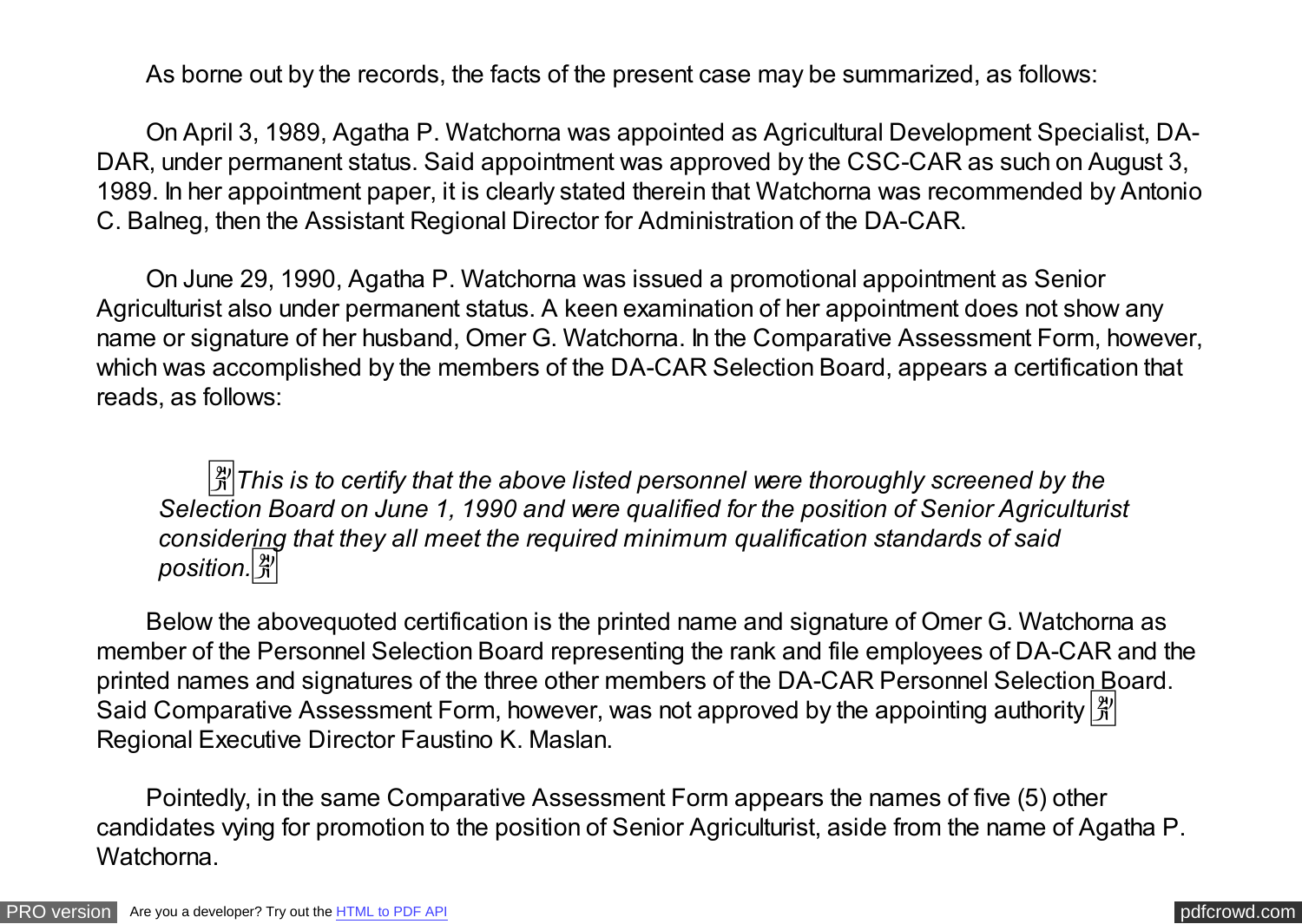The June 29, 1990 appointment of Agatha P. Watchorna as Senior Agriculturist under permanent status was approved by the CSC-CAR on August 28, 1990.

In a letter dated September 11, 2002 addressed to Chairman Karina Constantino-David of this Commission, a certain  $\frac{[2]}{[1]}$  JEANNE PICART & CO.,  $\frac{[2]}{[1]}$  purportedly employees of the DA-CAR, requested the Commission to take a look at certain alleged anomalies committed by Omer G. Watchorna, husband of Agatha P. Watchorna. Among the anomalies allegedly committed by Agatha P. Watchorna  $\frac{1}{2}$ 's husband, as stated in said letter was:

�*2. When he became the personnel officer of DA-CAR, he made his wife (a dietician/midwife) an agriculturist. He is the signatory of his wife*�*s appointment, which is a violation of CSC rules and regulations as nepotism. For delikadeza (sic) reason, he should have inhibited himself on the selection and appointment of his wife.*�

Said letter was referred to the CSC-CAR for appropriate action/investigation. Subsequent investigation revealed, however, that the said  $\frac{[2]}{[1]}$  JEANNE PICART  $\frac{[2]}{[1]}$  is a fictitious person. This was confirmed by Dr. Pedro Jerry D. Baliang, Assistant Regional Director for Administration, DA-CAR, in his letter dated October 23, 2002 which partly reads, as follows:

�*In this connection, we would like to state that the aforementioned complainant is not an employee of this Office as per records. That she is nowhere to be found at her given address furthermore (sic), she is not known here at the Regional Office compound as per our inquiry. It is our view that the said letter is an anonymous letter designed to put Mr. Watchorna in a bad light being an applicant to the Administrative Officer V position that was indorsed by this Office to the Department of Agriculture, Central Office.*�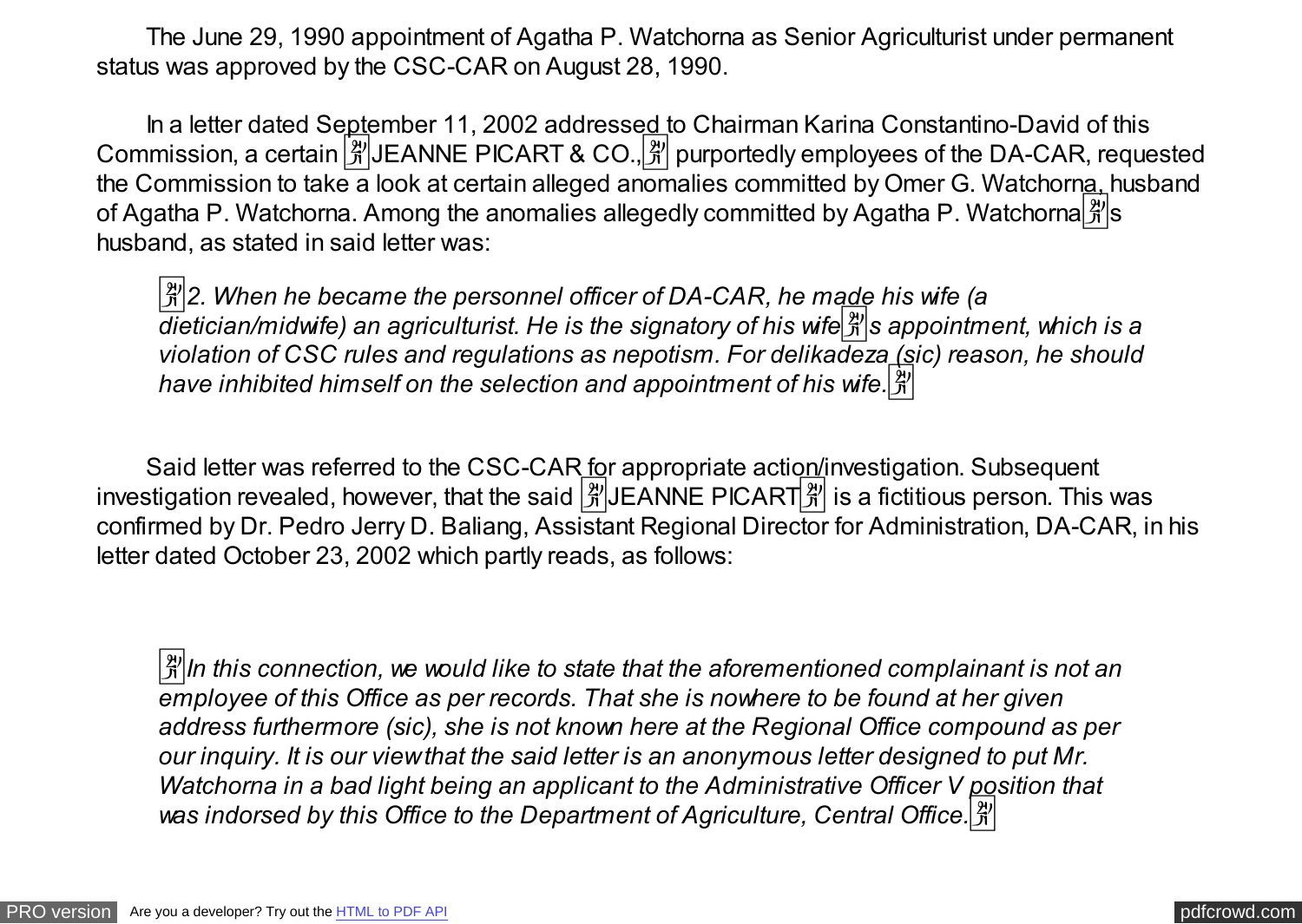Nonetheless, the CSC-CAR, in its decision dated March 12, 2003, formally charged Omer G. Watchorna with nepotism. Corollarily, in a separate decision also dated March 12, 2003, which was quoted above, the CSC-CAR recalled the previous approval of the appointment dated June 29, 1990 of Agatha P. Watchorna as Senior Agriculturist on the ground that it was issued in violation of the law on nepotism.

 On May 29, 2003, the CSC-CAR received a letter dated May 28, 2003 from DA-CAR Regional Executive Director Faustino K. Maslan which read, as follows:

 $\frac{1}{21}$  This has reference to the decision of that office to recall the promotion of Mrs. *Agatha G. (sic) Watchorna thirteen years after it was attested by then Acting Chief Personnel Specialist, Ms. Adela M. Esteban. The respondent requested our office to help reconsider such decision.* 

 $\frac{3}{4}$ The promotion took place way back on June 29, 1990 and attested by the CSC-*Cordillera Administrative Region on August 28, 1990 when our regional office was barely two years old. The chairman of the promotion and selection board was former Assitant Director Teodoro Baguilat and one of the members representing the second level was Mr. Omer G. Watchorna who was then Chief of General Services.* 

�*During that time, there was no prohibition for members of the promotion and selection screening board to participate in signing certifications of qualified applicants for appointment or promotion. This was evidenced by the attestation of Mrs. Agatha G. (sic)* watchorna<sup> $\frac{2\pi}{3}$  (sic) promotion as Senior Agriculturist despite public knowledge and records</sup> *showing the she is the wife of Mr. Omer Watchorna who was one of the signatories representing the rank and file.* 

[PRO version](http://pdfcrowd.com/customize/) Are you a developer? Try out th[e HTML to PDF API](http://pdfcrowd.com/html-to-pdf-api/?ref=pdf) contract the contract of the HTML to PDF API [pdfcrowd.com](http://pdfcrowd.com)  $\frac{3}{2}$ ln the spirit of fairness, her promotion should not be affected by the complaint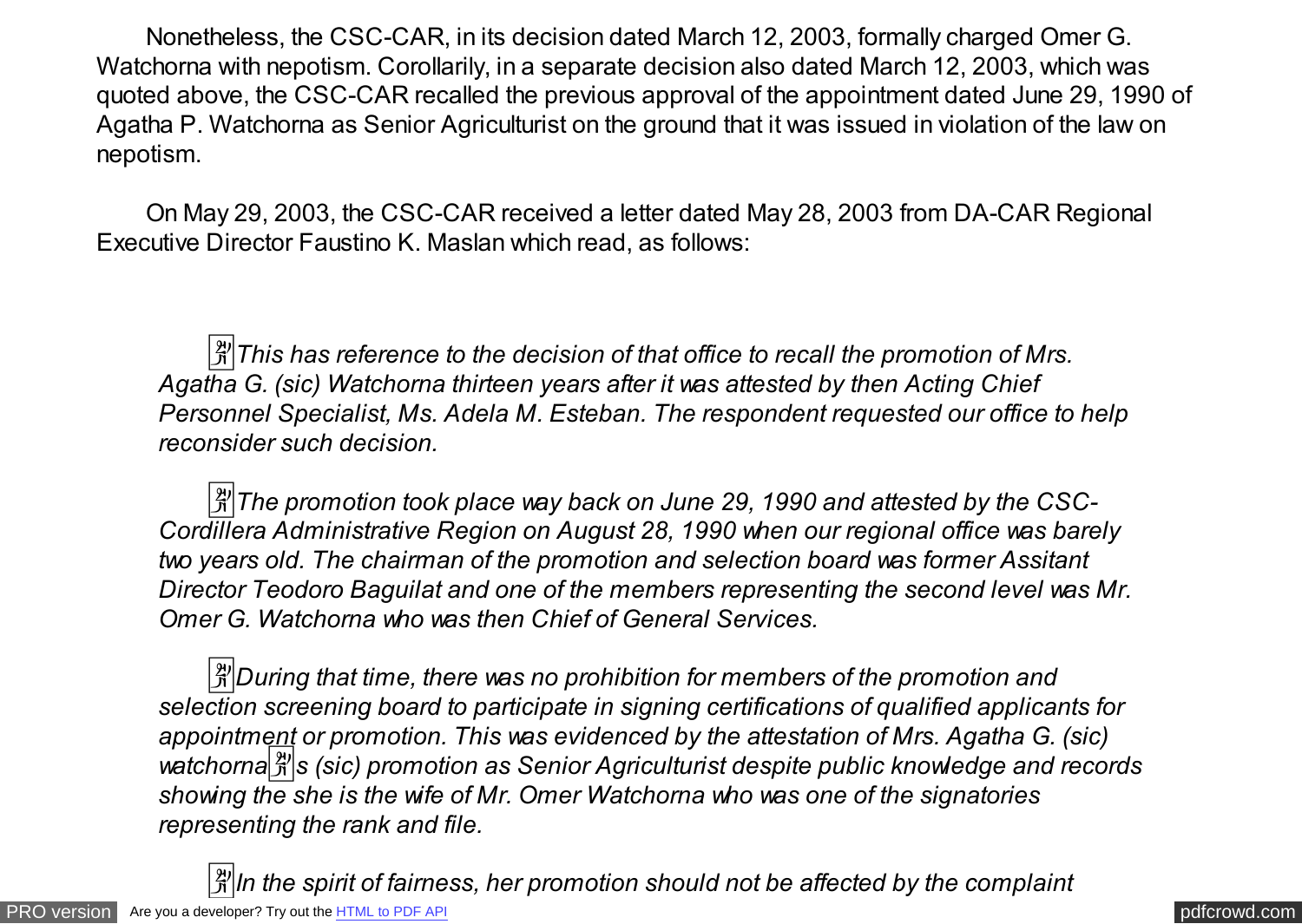*against her husband which was written by a fictitious complainant. The same name of Jean Picart wrote a poison letter against five personnel of the Cordillera Highland Agriculture Resource Management Project in 1998. We investigated her supposed address in Makati City and found it non-existent. Of course her complaint was dismissed by the Department of Agriculture Central Office and the Ombudsman for lack of merit.* 

 $\frac{20}{31}$ *It is fervently prayed for in the mighty name of Jesus Christ who is the epitome of justice and fairness that the decision recalling the promotion of Mrs. Agatha P. Watchorna, on the basis of a regulation in year 2000 with no retroactive provision, be reconsidered.*�

 The crucial issue to be resolved is whether the appointment dated June 29, 1990 of Agatha P. Watchorna as Senior Agriculturist is indeed nepotic thereby justifying the recall of its previous approval.

 But before proceeding with the main issue, the Commission finds it necessary to resolve the ancillary issues that cropped up in the present case which are:

1. Whether Agatha P. Watchorna was denied of her right to due process when the previous approval of her appointment dated June 29, 1990 as Senior Agriculturist was recalled by the CSC-CAR without any formal hearing; and

2. Whether Agatha P. Watchorna has the legal personality to file the present appeal.

 Even on the assumption that the previous approval of the appointment of Agatha P. Watchorna as Senior Agriculturist was recalled without any prior hearing, she cannot validly invoke denial of due process. Be it noted that the present case is non-disciplinary. Agatha P. Watchorna was never charged with an administrative infraction nor imposed any disciplinary sanction. What the CSC-CAR did was simply to recall its previous approval of the appointment of Agatha P. Watchorna after finding, albeit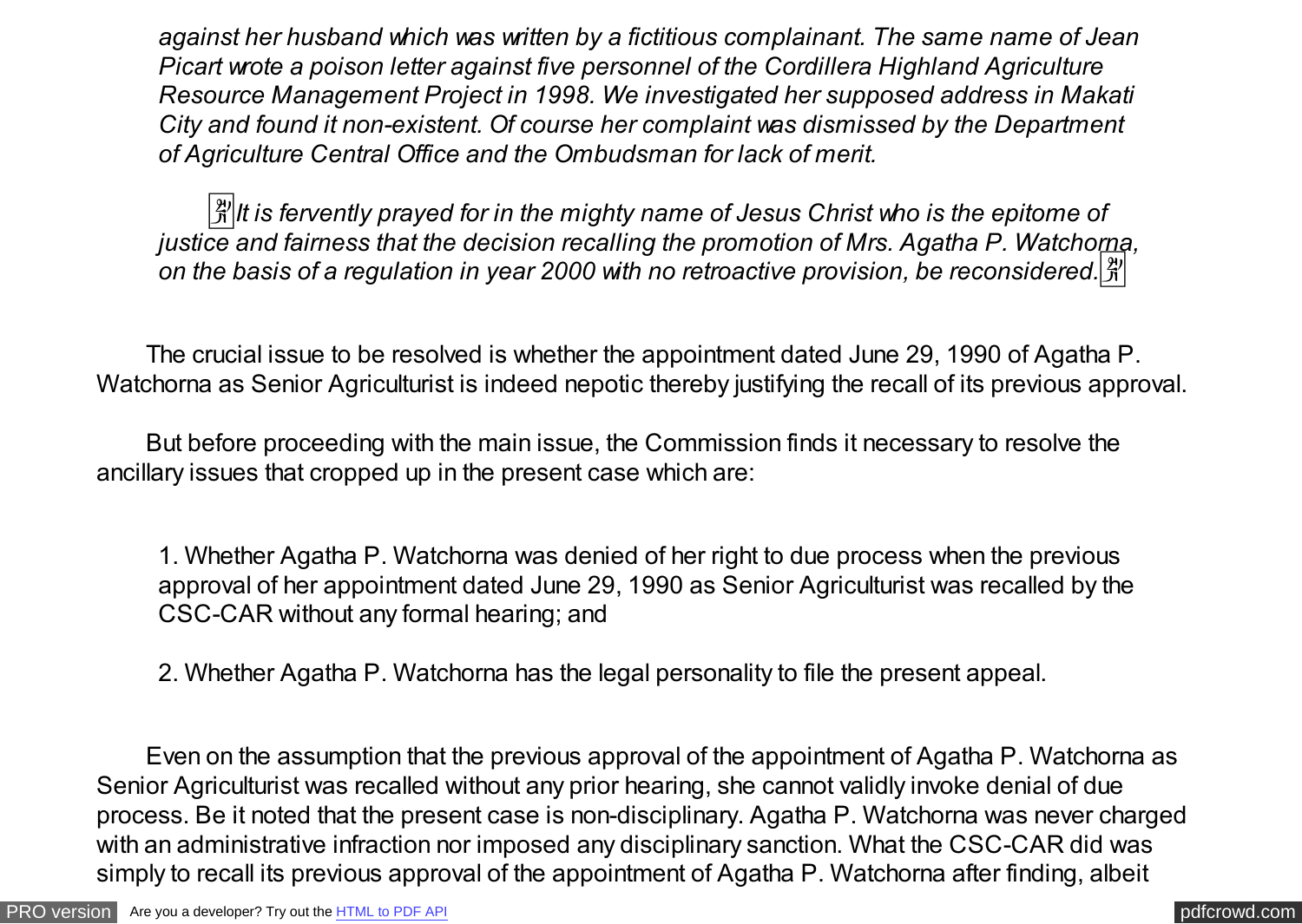erroneously, that the issuance of her appointment as Senior Agriculturist was in contravention of the law on nepotism. In the similar case of **Debulgado vs. CSC, 237 SCRA 184**, the Supreme Court ruled that:

 $\frac{|\mathcal{X}|}{|\mathcal{X}|}$ **When petitioner** $\frac{|\mathcal{X}|}{|\mathcal{X}|}$  **took her oath of office and commenced the discharge of the** *duties of a General Services Officer, she acquired a vested right to that position and cannot, according to petitioners, be removed from that position without due process of law.* 

 $\frac{12}{3}$  This argument misconceives the nature of the action taken by the respondent *Commission. That action was not the imposition of an administrative disciplinary measure upon petitioner*�*There were no administrative charges in respect of which petitioner*�*would have been entitled to notice and hearing. The Commission, in approving or disapproving an appointment, only examines the conformity of the appointment with the applicable provisions of law and whether the appointee possesses all* the minimum qualifications and none of the disqualification  $\frac{\alpha}{\beta}$ 

 The allegation of the CSC-CAR that Agatha P. Watchorna has no personality to file the present appeal is not well-taken. **Section 2, Rule IV of the Revised Omnibus Rules on Appointments and Other Personnel Actions** categorically provides that a request for reconsideration or appeal from the disapproval of an appointment  $\frac{3}{4}$  may  $\frac{3}{4}$  be made by the appointing authority. Be it noted that the rule used the word  $\frac{20}{3}$  may  $\frac{20}{3}$  which means that a request for reconsideration or appeal from a disapproved appointment is not vested exclusively on the appointing authority. In fact, in several instances, the Commission gave due course to appeals filed by the appointees themselves **(see CSC Resolution Nos. 99-1996 dated September 6, 1999; 99-2208 dated September 27, 1999).**

 Besides, the DA-CAR Regional Executive Director Faustino K. Maslan, who is the appointing authority, subsequently supported and joined Agatha P. Watchorna in her appeal before the Commission. Hence, the Commission finds no impediment to giving the present appeal due course.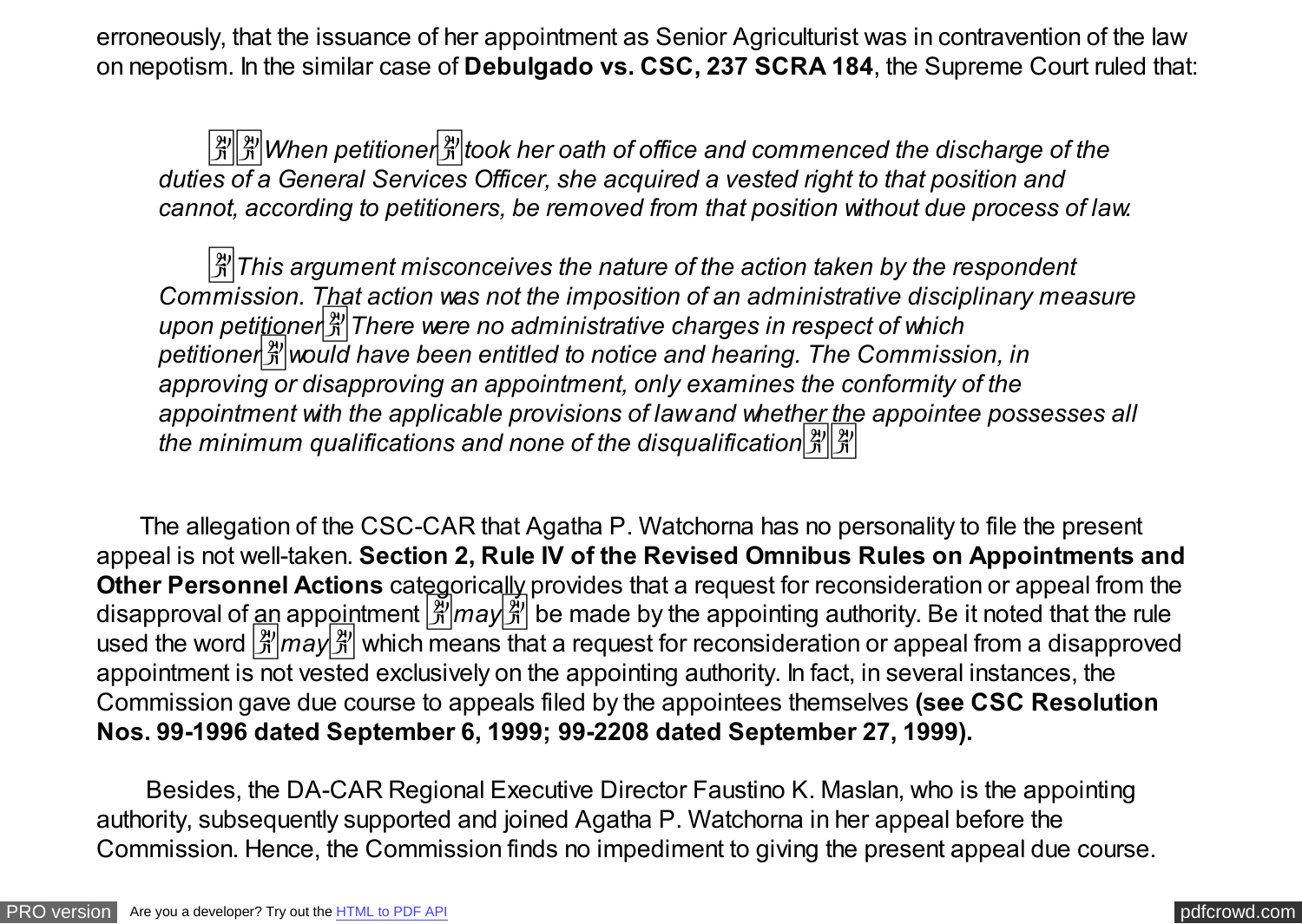Now, we proceed to the main issue.

 **Section 59, Subtitle A, Title I, Book V of the Administrative Code of 1987** defines nepotism. Under said definition, one is guilty of nepotism if an appointment is issued in favor of a relative within the third civil degree of consanguinity or affinity of any of the following:

- a. appointing authority;
- b. recommending authority;
- c. chief of the bureau or office; and
- d. person exercising immediate supervision over the appointee.

 As will be noted, there are four situations covered. To constitute a violation of the law on nepotism, it suffices that an appointment is issued in favor of a relative within the third civil degree of consanguinity or affinity of the appointing authority, recommending authority, chief of the bureau or office, or person exercising immediate supervision over the appointee.

 The foregoing provision must be read and correlated with **Section 9 of the Omnibus Rules Implementing Subtitle A, Title I, Book V of the Administrative Code of 1987** which provides that:

 $\frac{24}{31}$ *SEC. 9. To ensure objectivity in promotion, a Selection/Promotion Board shall be established in every department or agency which shall be responsible for the adoption of a formal screening procedure and formulation of criteria for the evaluation of candidates for promotions.* 

�*Reasonable and valid standards and methods of evaluating the competence and qualifications of all employees competing for a particular position shall be established and applied fairly and consistently. The criteria established for evaluation of qualification of candidates for promotion must suit the job requirements of the position.* 

�*The Selection/Promotion Board shall then evaluate the qualifications of an*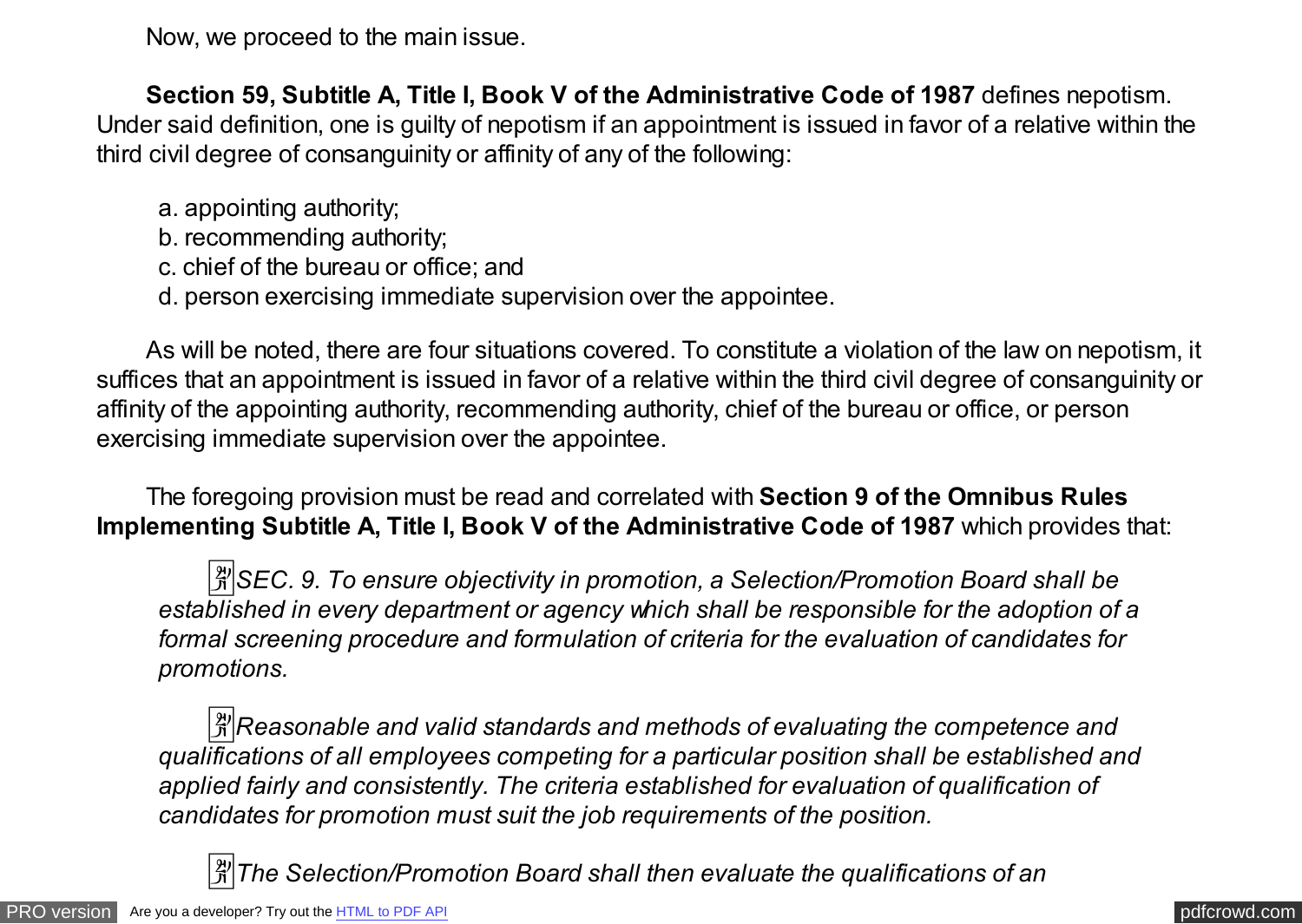*employee being considered for promotion in accordance with the department or agency Merit Promotion Plan.* 

�*The Selection/Promotion Board shall likewise determine en banc the list of employees recommended for promotion from which the appointing authority may choose the employee to be promoted. In preparing the list, the Board shall see to it that the qualifications of employees recommended for promotion are comparatively at par and that they are the best qualified from among the candidates.* 

#### x x x

<sup>[発</sup>] The Selection/Promotion Board shall maintain records of deliberations which shall be available for inspection by the Commission or its duly authorized representatives.  $\frac{1}{21}$ 

 It must also be noted that the functions of the Personnel Selection Board are delineated in the Revised Policies on Merit Promotion Plan, to wit:

*1. Make a systematic assessment of the competence and qualifications of candidates for appointment to the corresponding level of positions. Evaluate and deliberate en banc the qualifications of those listed in the selection line-up.* 

*2. Submit the list of candidates recommended for appointment from which the appointing authority shall choose the applicant to be appointed.* 

*3. Specify the top five ranking candidates whose over-all point scores are comparatively at par based on the comparative assessment.*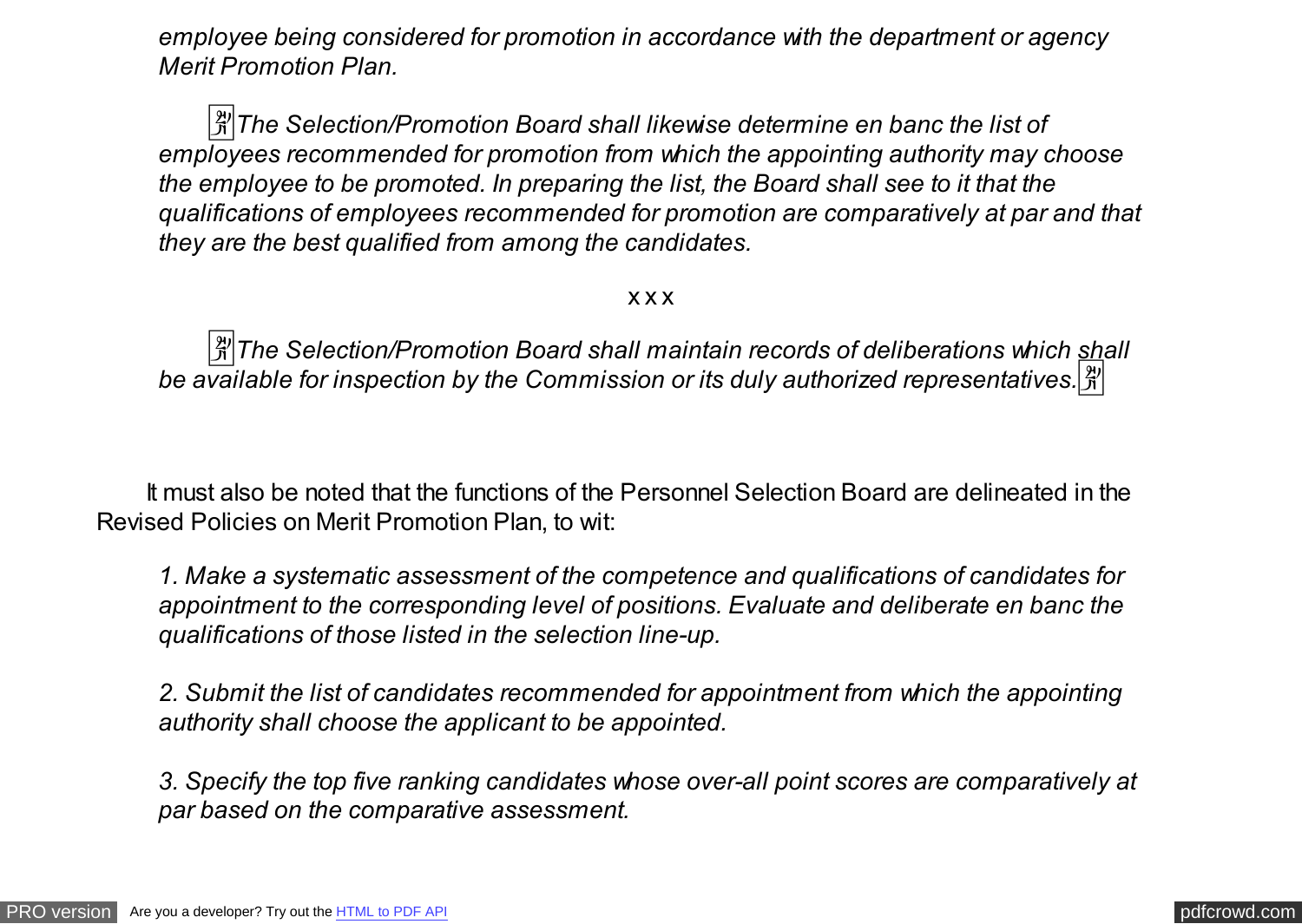Significantly, a careful study of the aforecited rules shows that the Personnel Selection Board (PSB) cannot be considered as a recommending body or authority as contemplated in the earlier mentioned **Section 59, Subtitle A, Title I, Book V of the Administrative Code of 1987**. Be it stressed that the main function of the PSB is merely to screen, evaluate, and assess the competence and qualifications of candidates for appointment to a vacant position. Thereafter, the PSB will submit a list of the qualified applicants or candidates screened for appointment from which the appointing authority is to choose who to appoint. Strictly speaking, therefore, the PSB is merely tasked to assist the appointing authority in the selection process. Nothing more. The PSB is not tasked with the function and duty of recommending to the appointing authority who to appoint. In the case of **Sinon vs. CSC, 215 SCRA 410**, the Supreme Court distinguished the term �*assist*� from �*recommend*,� as follows:

 $\frac{X}{X}$  To  $\frac{X}{X}$  assist  $\frac{X}{X}$  means to lend an aid to, or to contribute effort in the complete *accomplishment of an ultimate purpose intended to be effected by those engaged.* 

�*In contrast, to* �*recommend*� *is to present one*�*s advice or choice as having one*�*s approval or to represent or urge as advisable or expedient. It involves the idea that another has the final decision.*�

Moreover, the word  $\left[\frac{m}{N}\right]$  assist  $\left[\frac{m}{N}\right]$  is defined as,  $\left[\frac{m}{N}\right]$  to contribute effort in the complete accomplishment of an ultimate purpose intended to be effected by those engaged  $\frac{29}{7}$  (Black  $\frac{29}{7}$ s Law Dictionary, 1979 5th Edition, p., 111);  $\frac{|\mathcal{X}|}{|\mathcal{Y}|}$  to give support or aid especially in some undertaking or effort, to take one  $\frac{|\mathcal{X}|}{|\mathcal{Y}|}$ s place with, and an act or circumstance that helps to bring about a decisive result  $\frac{3}{2}$  (**Webster**  $\frac{29}{21}$  s Third **New International Dictionary, 1976, p. 132)**.

 Thus, the PSB of the DA-CAR, of which Omer G. Watchorna, the husband of Agatha P. Watchorna, was a member representing the rank and file employees of the CA-CAR, cannot be considered as a recommending body or authority. Accordingly, although he signed the Comparative Assessment Form in his capacity as member of the PSB prior to the issuance of the promotional appointment of his wife, he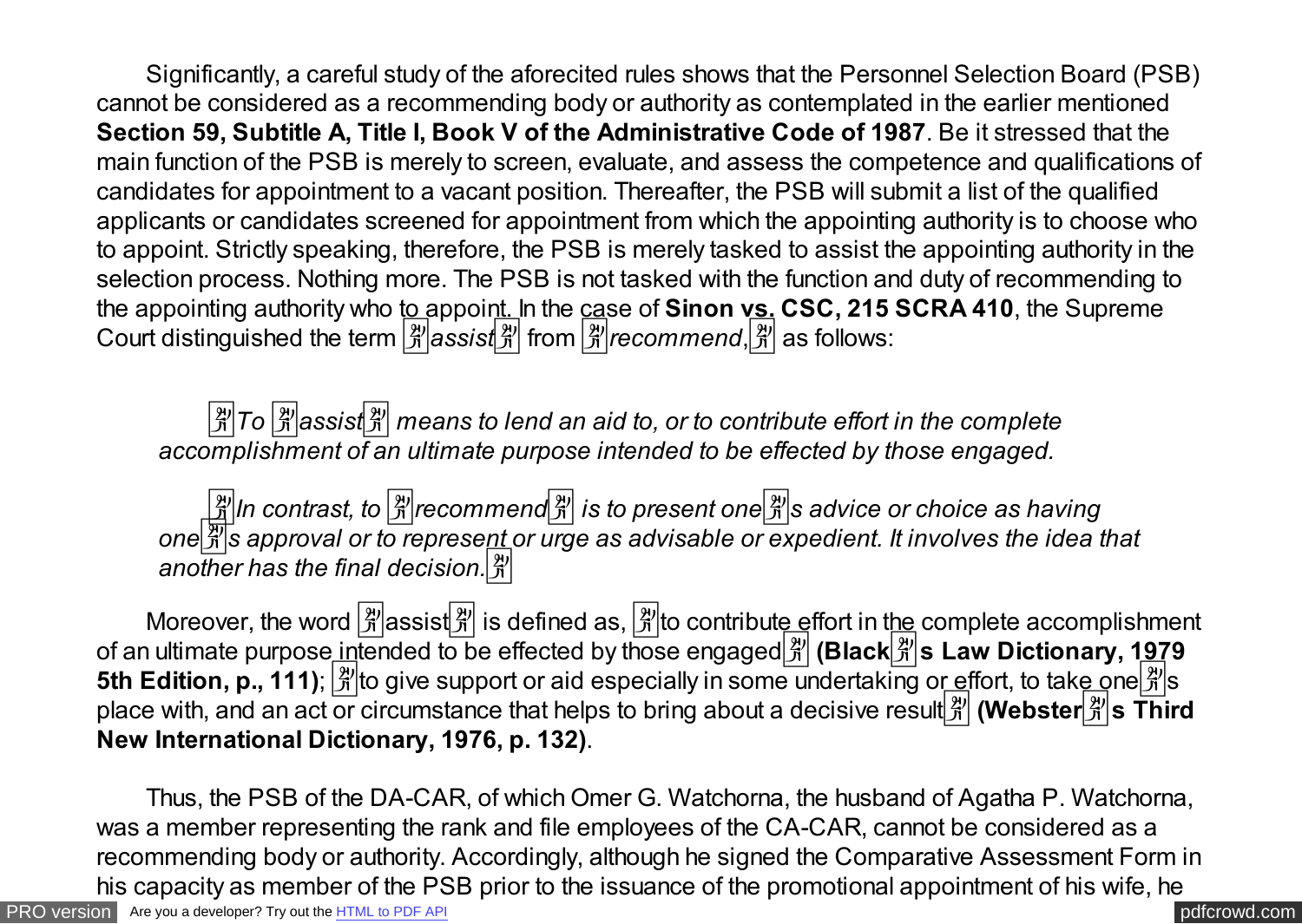cannot be held liable for nepotism. For the same reason, the issuance of the promotional appointment of Agatha P. Watchorna cannot be considered nepotic or in violation of the law on nepotism.

Furthermore, it is relevant to state that even on the assumption that Omer G. Watchorna was one of those who recommended his wife for appointment as Senior Agriculturist, still Agatha P. Watchorna  $\frac{\mathbb{R}}{2}$ 's appointment cannot be considered nepotic and that her husband cannot be guilty of nepotism. This is so because at the time Watchorna was issued her June 29, 1990 appointment, it was the prevailing policy of the Commission then that the law on nepotism applies only to original appointments and not to promotional appointments. This is evident from the ruling of the Commission in **CSC Resolution No. 97-0103 dated January 9, 1997**, to wit:

�*Under the rule then prevailing, only original appointments made in favor of persons related within the prohibited degree of the recommending or appointing authority or the head of the office or persons exercising immediate supervision over them are prohibited by the nepotism rules. Promotional appointments were then excluded. Thus, in CSC Resolution No. 93-3320 dated August 24, 1993, the Commission ordered the withdrawal of the formal charge of Nepotism filed against Mayor Rogelio R. Debulgado based on this ground. In said case, the Commission made the following observation:*

x x x

 $\frac{3}{2}$ lt may be necessary to mention that the assurance by CSRO No. 6 was based on *an old policy of the Commission that promotional appointments are not covered by* <u>*Nepotism क्षे| क्षे| क्षे|</u></u>* 

 In fine, the Commission finds the issuance of the promotional appointment of Agatha P. Watchorna as Senior Agriculturist on June 29, 1990 under permanent status to be in order. Hence, the CSC-CAR is